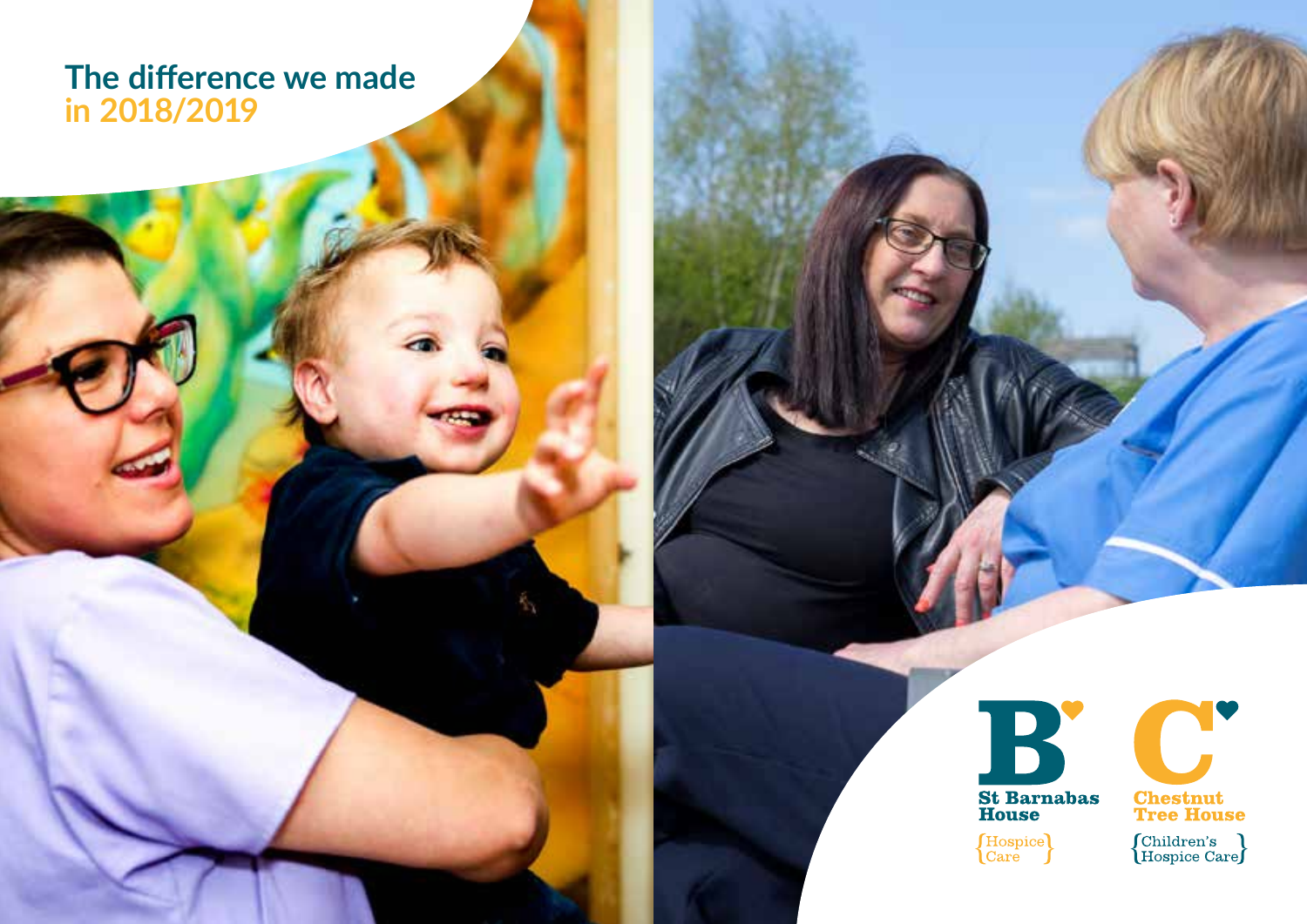## **A message from our Chair of Trustees, Patricia Woolgar**

### Dear Friends,

Our aim is that no-one should face life-limiting illness, death or bereavement without the care and support they deserve and, with your help and support this year, we have been able to care for 1,786 adult patients and 345 children and young people and provide support for their families.

I am immensely proud of this achievement and we have ambitious plans to reach even more people who need vital hospice care. But it is a constant challenge. The demand for our services continues to increase while funding from central government effectively decreases every year so we rely more and more on the truly incredible support from our local community.

Thank you from all of us at St Barnabas House and Chestnut Tree House. We could not continue to provide our care services without your unstinting generosity and we hope you will continue to support our work.

**Best wishes, Patricia Woolgar, Chair**



# **Our Mission, Vision and Values**

### **Vision**

Anyone facing life-limiting illness should receive the care and support they deserve.

#### **Mission**

St Barnabas and Chestnut Tree House hospices seek to achieve dignity, comfort and choice for adults and children facing life-limiting illnesses through specialised supportive care.

#### **Values**







**We are caring We are courageous**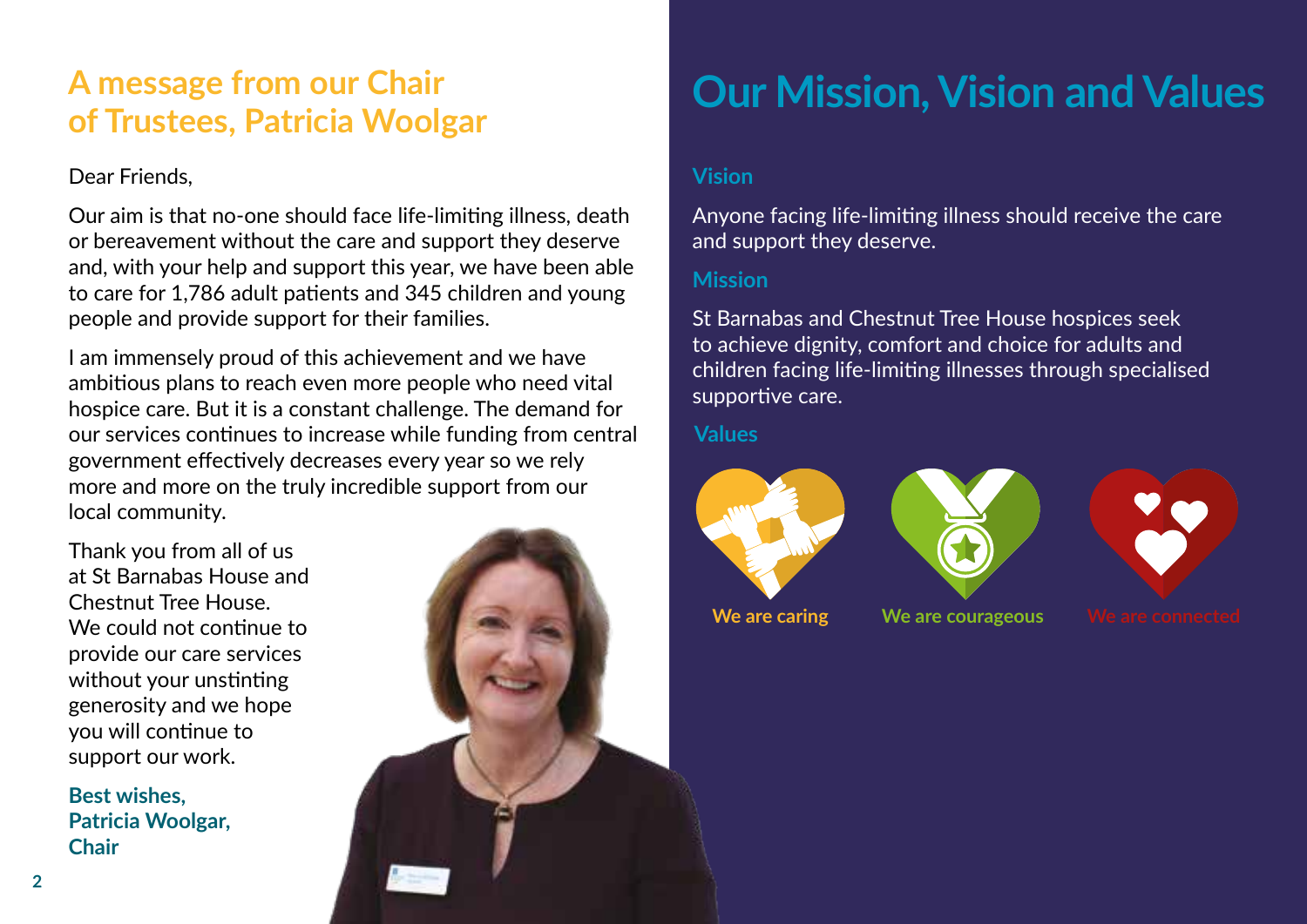#### **Values**

- Place children and adults, their families and carers at the heart of all we do
- We care passionately about the difference we make
- We have the courage to aspire to deliver excellence in all we do
- We listen, connect with and understand the needs of the people we support and work with and ensure we respect their choices
- We are inclusive and treat everybody with compassion, care, dignity and respect
- We work as a team to motivate, encourage and support each other
- We are ambitious, brave, and innovative and continually strive to improve our knowledge and skills
- We are connected and work collaboratively with others through strong partnerships

## **Welcome from our Chief Executive Officer, Rosemarie Finley**

#### Dear Friends,

I have recently taken up the role of Chief Executive for St Barnabas House and Chestnut Tree House and I am extremely proud to work for a charity that provides excellent care services for local children and adults. As you can see from this report, we really do make a difference and I am humbled to see how much the charity's care means to our patients and their families and what a lifeline it provides to them at a very difficult time in their lives.

I am looking forward to leading the charity into the next phase of its development. It is really important to improve the 'reach' of both hospices, meaning that we must strive to reach more children, young people, adults and their families.

My focus will also be on excelling in everything we do.

We are only able to provide this vital care thanks to your generous support. On behalf of everyone at St Barnabas and Chestnut Tree House, thank you from the bottom of our hearts.

**Rosemarie Finley, Chief Executive**

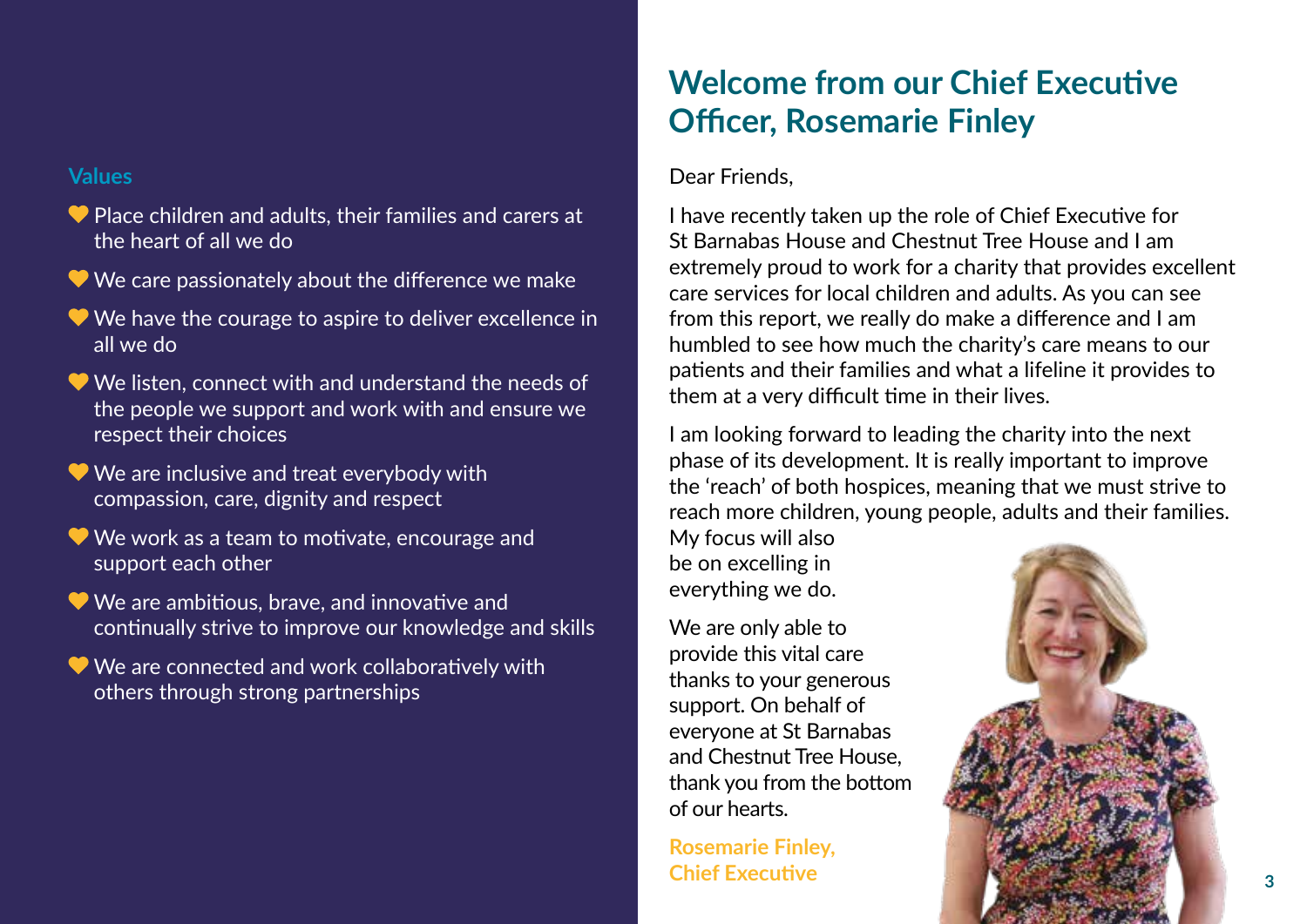# **Chestnut Tree House**

**4**

## **Our care services for children**

**During 2018 – 2019…**

**We accepted 67 new referrals for children with life-shortening conditions**

**35 children sadly died during the year**

**We cared for 345 children across East and West Sussex and South East Hampshire**



Our Community Team consists of specially trained nurses and care support workers who are the first point of contact for families, offering specialist advice and symptom management, acting as a vital link between families and the hospice.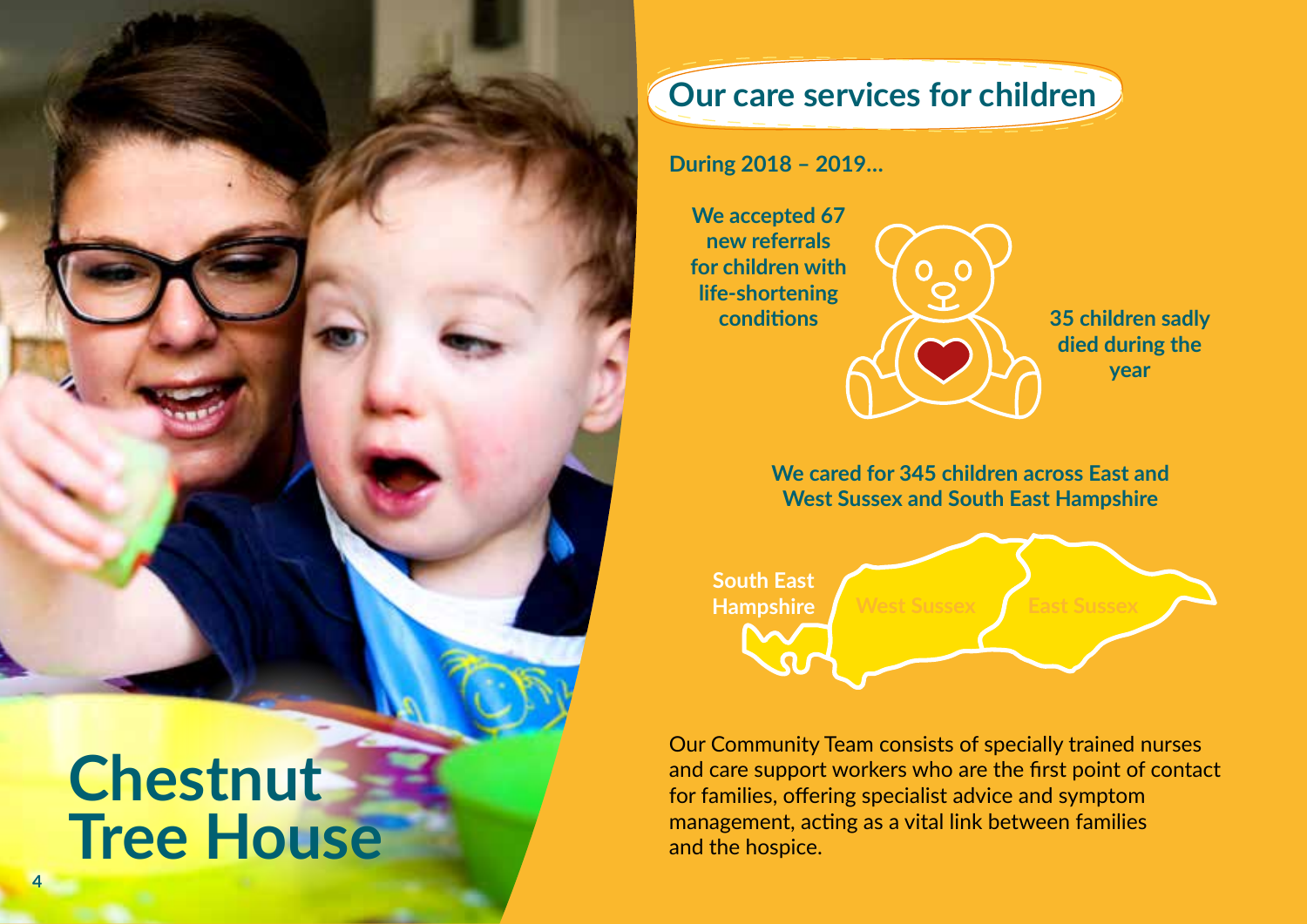## **Care services at the House and in the community**



**1,173 therapy, support and counselling sessions 1,461 home visits to children and families**



Our Community service continues to expand to meet the need across Sussex and South East Hampshire and the development of geographically based staff groups has enabled Chestnut Tree House to focus on specific localities and communities.

**We cared for 142 children and families in West Sussex** 



**We cared for 79 children and families in East Sussex and Brighton & Hove**

**We cared for 40 children and families in South East Hampshire**

Many children and families now choose to receive end of life care in their own homes rather than at the hospice and our Community Team of nurses is on call 24/7 for when the need arises. In many areas of Sussex, we are the only service able to fully support end of life care in a child's own home.

**We supported 238 bereaved families**



At Chestnut Tree House, we always like to create new experiences, activities and special memories for children and families. This might include music, art and crafts, cooking, outings, games, social events, sensory play and the famous Magic Carpet room. We care for children overnight at the hospice and also provide 'stay and play' sessions during the day and organise outings and events such as Christmas parties, summer barbeques, cinema events and swimming club.

**1,806 overnight stays at the hospice**





**495 'stay and play' sessions**

**711 opportunities for events and activities for children and siblings**

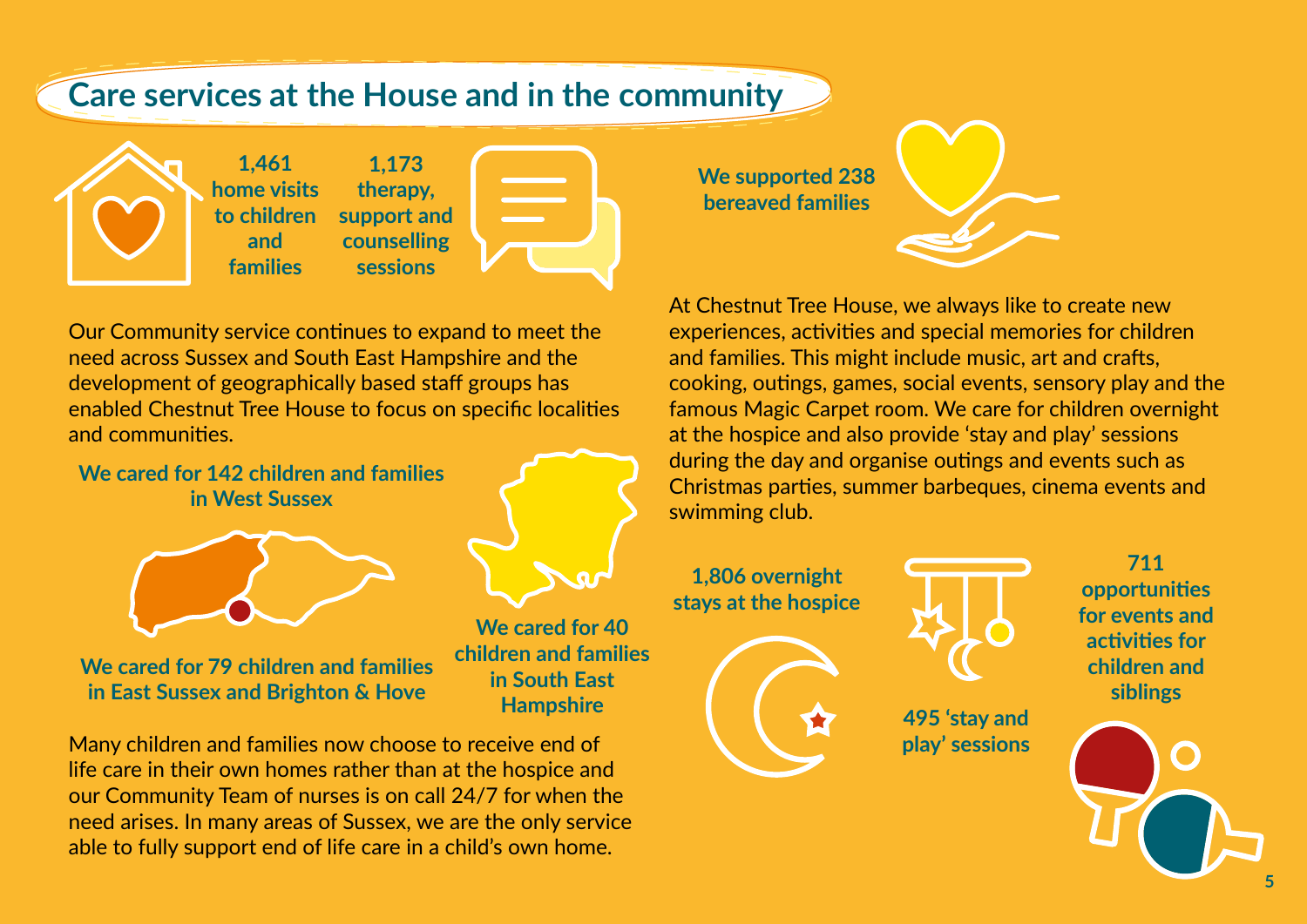## **Celebrating 15 years of children's hospice care**

Opening in November 2003, Chestnut Tree House celebrated its 15th birthday during 2018.

Over the past 15 years…

**We have cared for over 930 children**



**95,000 individuals, organisations and companies have supported us**



**We have supported 365 bereaved families**





**"Chestnut Tree House is such a wonderful place – the facilities, the grounds and the people are all amazing. It has everything kids need and want, and nothing is too much trouble for the staff there. When we come to stay, it allows us time to relax, safe in the knowledge that our daughter is happy and looked after."**



**"It's very warm; like a home, not a hospital setting. There's a fireplace as soon as you walk in and toys everywhere. Everything feels comfortable, like it's been built with love. There's a beautiful mural in the magic carpet room – it's things like that that make you feel like it is a really nice place for kids to come."**

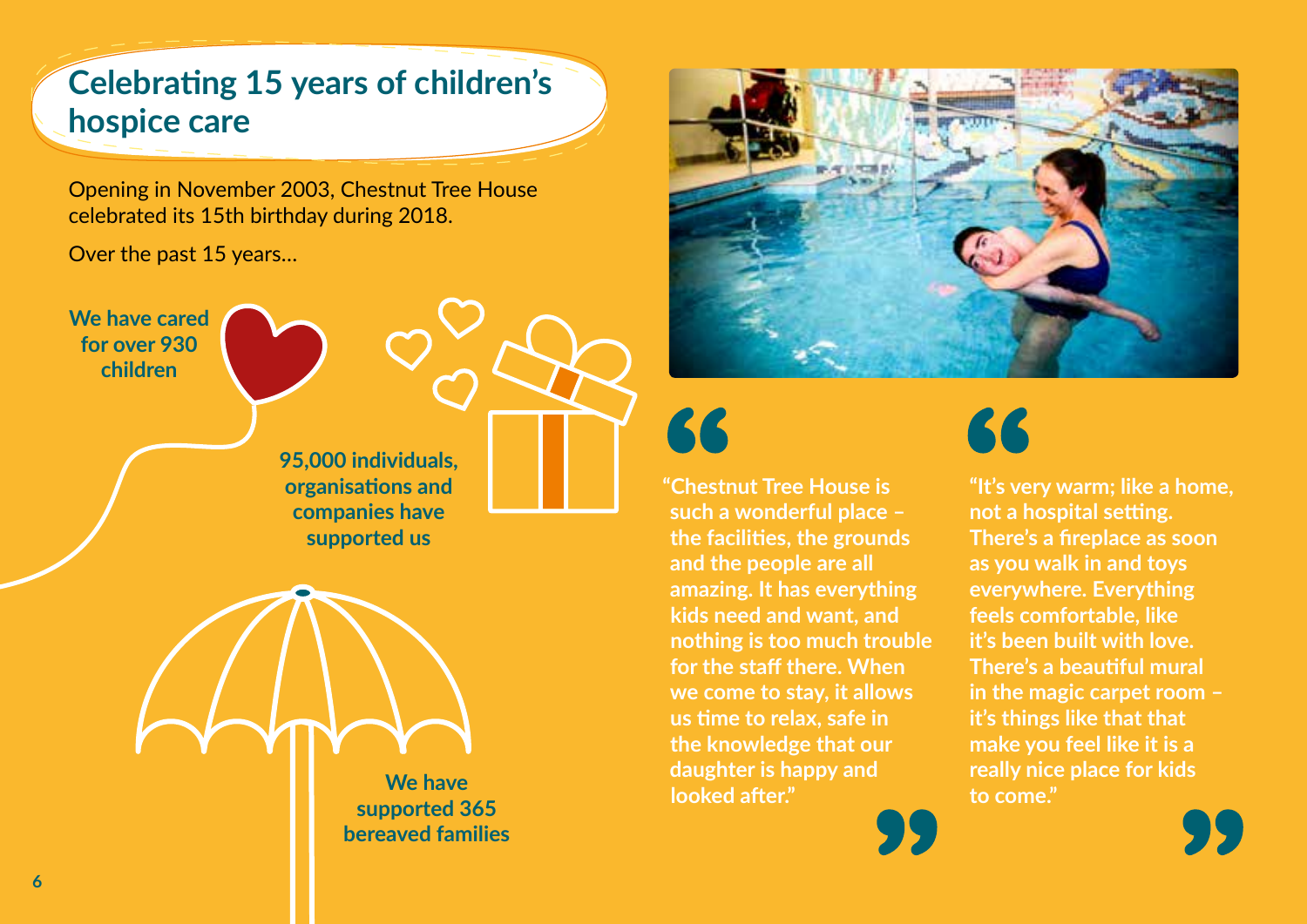

Last year, our team of 115 nurses, Health Care Assistants, doctors, consultants and other care staff worked with 342 hospice volunteers to help an average 118 patients every single day of the year. We care for people of all ages and last year 16% of our patients were under the age of 65 years.

## **Our care services**

During 2018 – 2019 …

**We cared for 1,786 patients**



**491 patients were admitted to our In-patient Unit**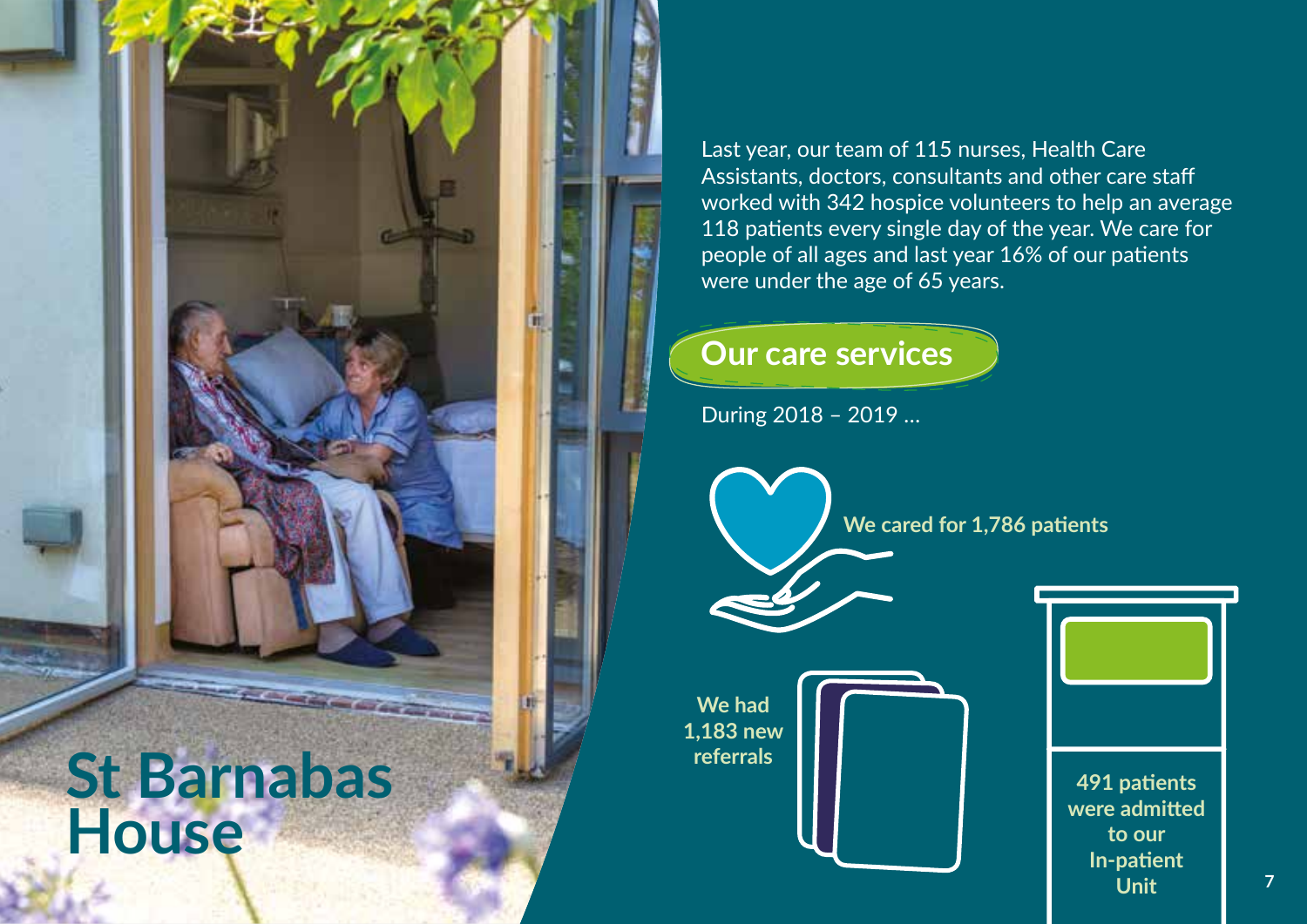We also offered support to families and those who lost a loved one through our Family Services Team.



**330 Bereavement Volunteer Visitors**

**1,921 individual support and counselling sessions**



**978 attendances at bereavement groups and events**

St Barnabas continues to pioneer new care services, alongside our existing service. We have again expanded our non-cancer specialist team and now have five specialist nurses who focus on supporting patients with end stage respiratory, liver, heart or renal diseases. Last year patients with a non-cancer diagnosis rose to 34% of the total number of people helped by the hospice

## **Hospice at Home**

In response to growing need, we have continued to expand our Hospice at Home service to support more people with end of life care in their own home.

> **9,077 visits to patients in their homes**

**350 people were supported at home**





**377 nighttime visits**

# **Day Services**

Each year hundreds of patients benefit from our day services, Outpatient clinics, wellbeing classes and complementary therapies.

**319 Occupational and Physiotherapy sessions in patients' own homes.**



**190 patients attended the Day Hospice** 

## **Community Services**

Our Community Palliative Care Team are often the first point of contact, visiting people in their own homes and providing specialist advice and signposting to other hospice services.



Our Community Companion volunteers visit patients in their

own homes offering invaluable companionship, befriending and practical help for them and their families.

**137 patients visited on a regular basis at home**

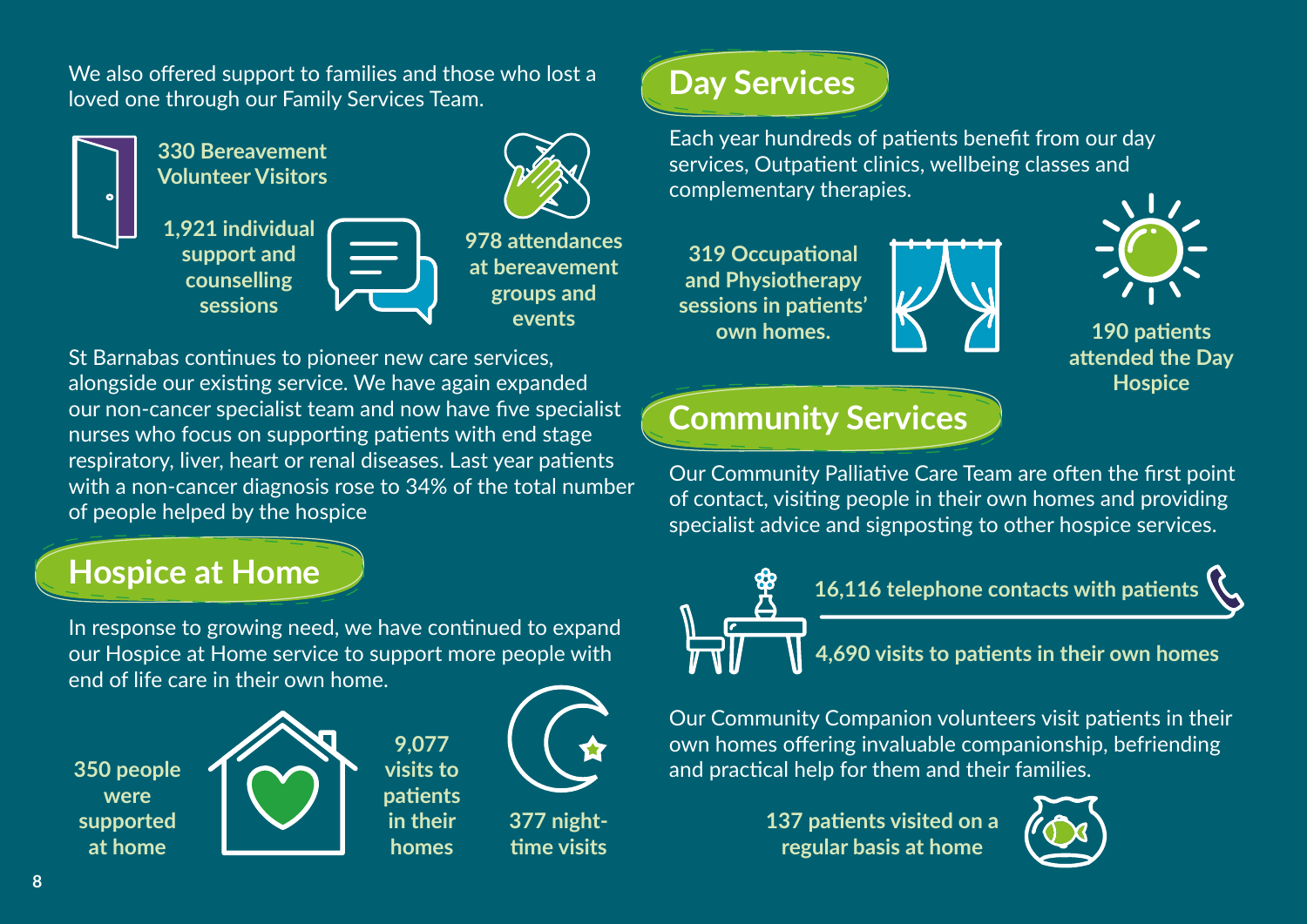The success of our Hospice Outreach Project continues. This initiative aims to ease the worries of those affected by life-limiting illness and to take information into the community about St Barnabas and a range of other support groups and services.



## **Education**

Another important aspect of our work is the delivery of education and training on palliative care topics, which is especially directed at local health and social care professionals including care homes. We shared our knowledge with a number of organisations in the area to promote best practice in end of life care.

> **2,137 participants attended St Barnabas training events**





**"We would like to thank you for all your support on our journey with our dear mum throughout her illness. You provided us with practical support, reassurance and gentle care – nothing was too much trouble, you were always there at the end of the phone and so much more. The work you all do is nothing short of heroic."**



**"Thank you, although thank you doesn't cut it. What St B's did for my mum and our entire family was nothing short of life changing. We will be forever grateful for the beautiful memories we were able to make at what you would think would be the most heart breaking time."**

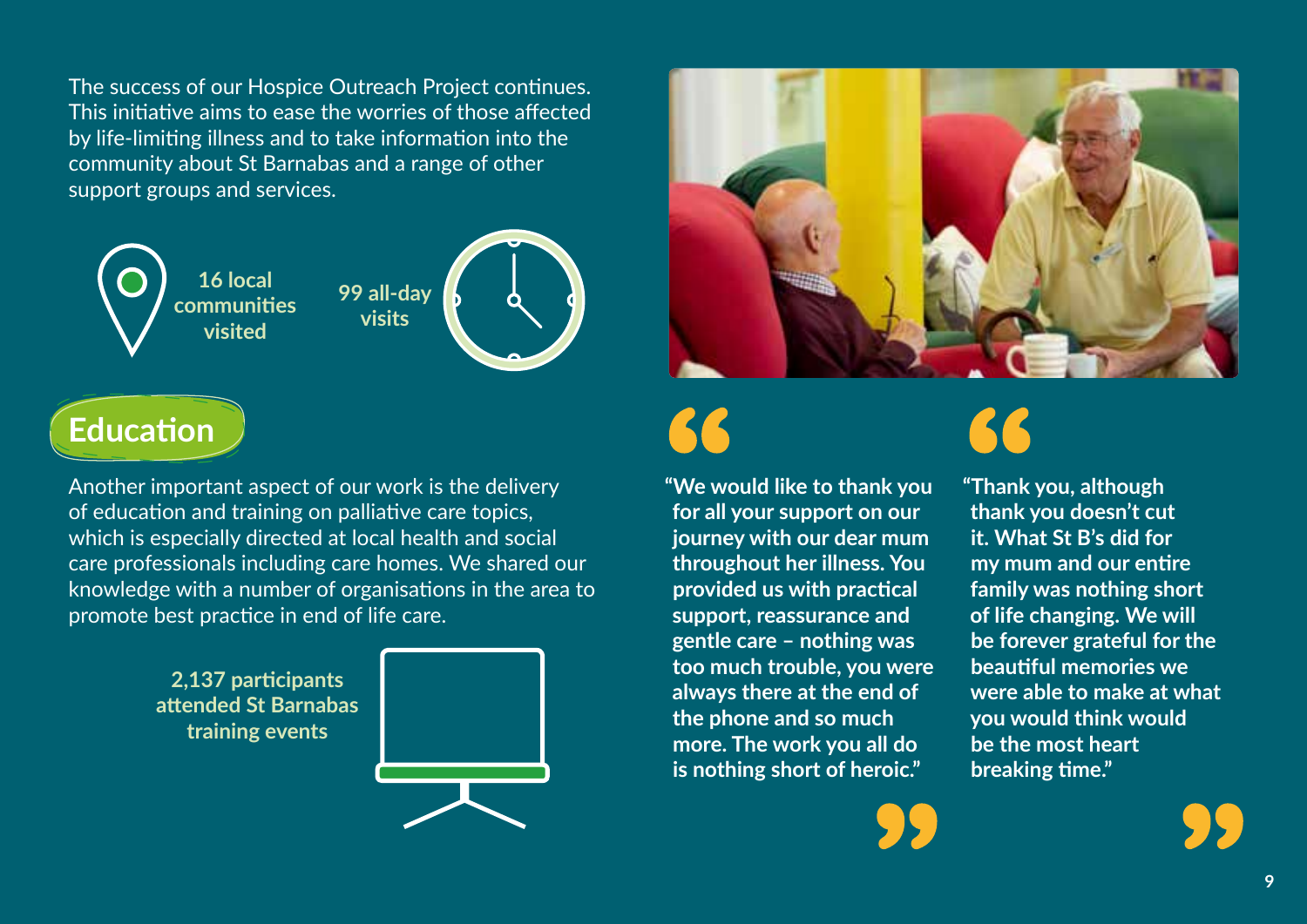Our weekly hospice lottery raised £2m and through careful investments has grown to 38,000 playing members.

## 1 in 4 of all our patients are funded by gifts in Wills.

68% of our £19.3m total expenditure in 2018-19 was on patient care at our two hospices.

Our hospice, shop, event and fundraising volunteers gave more than 120,332 hours of their time.

82% of our total fundraising, donations, legacies, shops and our

12% of our overall care costs is funded by core statutory grants

Our 23 shops made a net contribution of £1m to hospice care costs.

Every penny counts – over £133,000 was given to the hospices in donations of less than £10.

# **Our year in numbers How we spent the £1 you gave us in 2018-19**



Money given for Chestnut Tree House supports children's care and money raised for St Barnabas House supports adult care.

Copies of the Trustees' Report and consolidated Financial Statements for the year ended 31 March 2019 are available on our websites, at our AGM and thereafter by request from the hospices.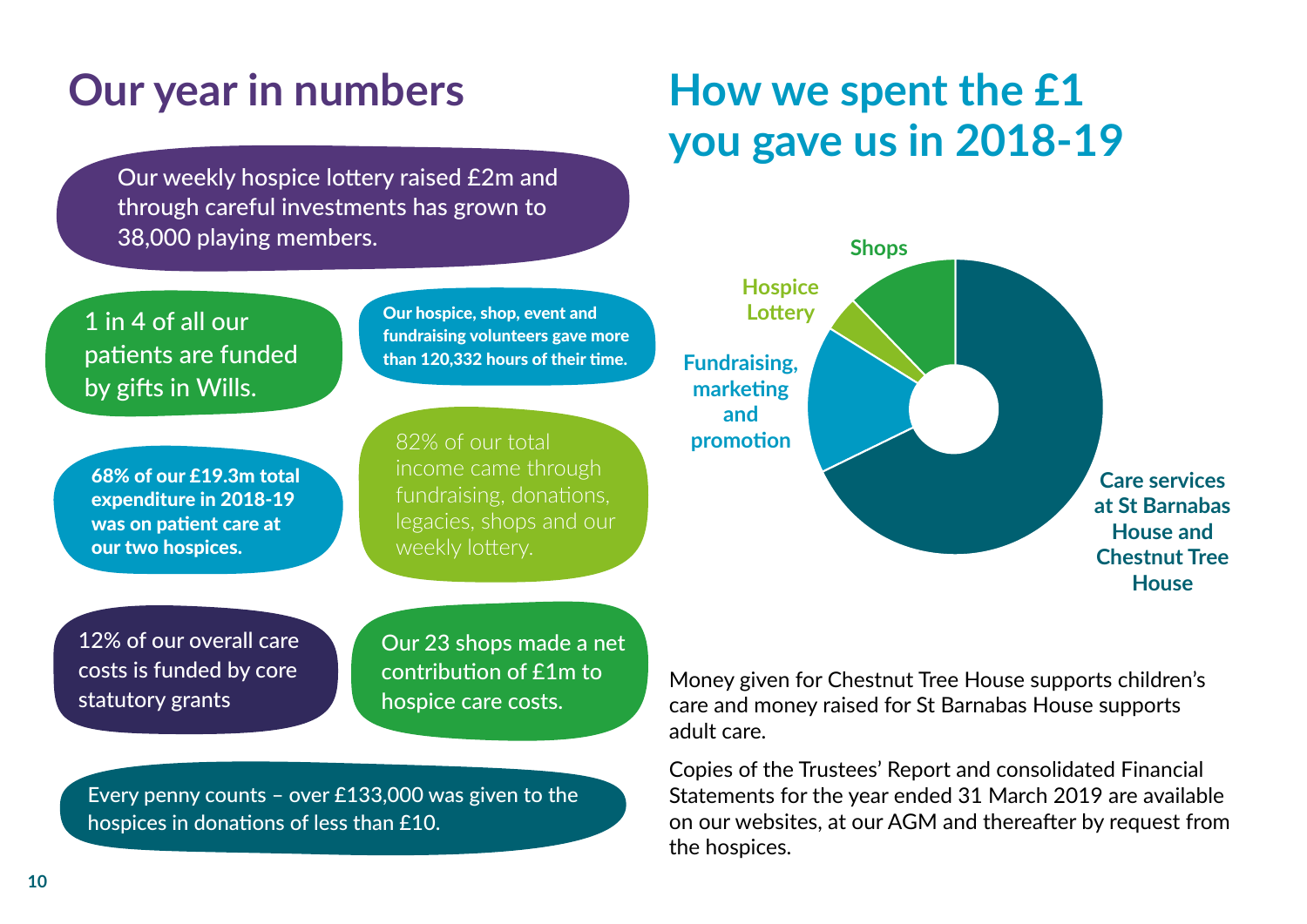# **Our People**

### **President**

Lord Henry, Earl of Arundel

### **Vice Presidents**

Kathy Gore, OBE, DL Sally Gunnell, OBE, DL Ambrose Harcourt Dr Alan Kingsbury Mrs Elizabeth M Naunton Miss Margaret Stroud Major Tom Wye, MBE, DL

#### **St Barnabas Hospices Patrons**

The Lord-Lieutenant of West Sussex, Mrs Susan Pyper Sir Peter Bottomley MP Lady Cable-Alexander SRN Sir Patrick Cable-Alexander Bt Nick Gibb MP Nick Herbert MP CBE Timothy Loughton MP

#### **Chestnut Tree House Patrons**

Peter Andre Linda & Tony Bloom Tim Breden Raymond Briggs, CBE Jason Burrill Michael Chowen, CBE, DL Julie Graham Barry & Jacquie Hinves Paul & Annette Jones Jodie Kidd Robbie & Debi Raggio Matt Turner

**St Barnabas House Patrons**

Margaret Bamford, OBE, DL Derwyn Jones Nick Neale Caroline Nicholls DL



#### **Trustees**

Patricia Woolgar, Chair Michael Rymer, Deputy Chairman Martin Godsmark, Treasurer Neil Blanchard Jill Carnie Maureen Chowen Tony Clark Neil Gatley Mark Milling Tony Moss Stuart Palma David Pegler Ruth Taylor

**Chief Executive**

Rosemarie Finley